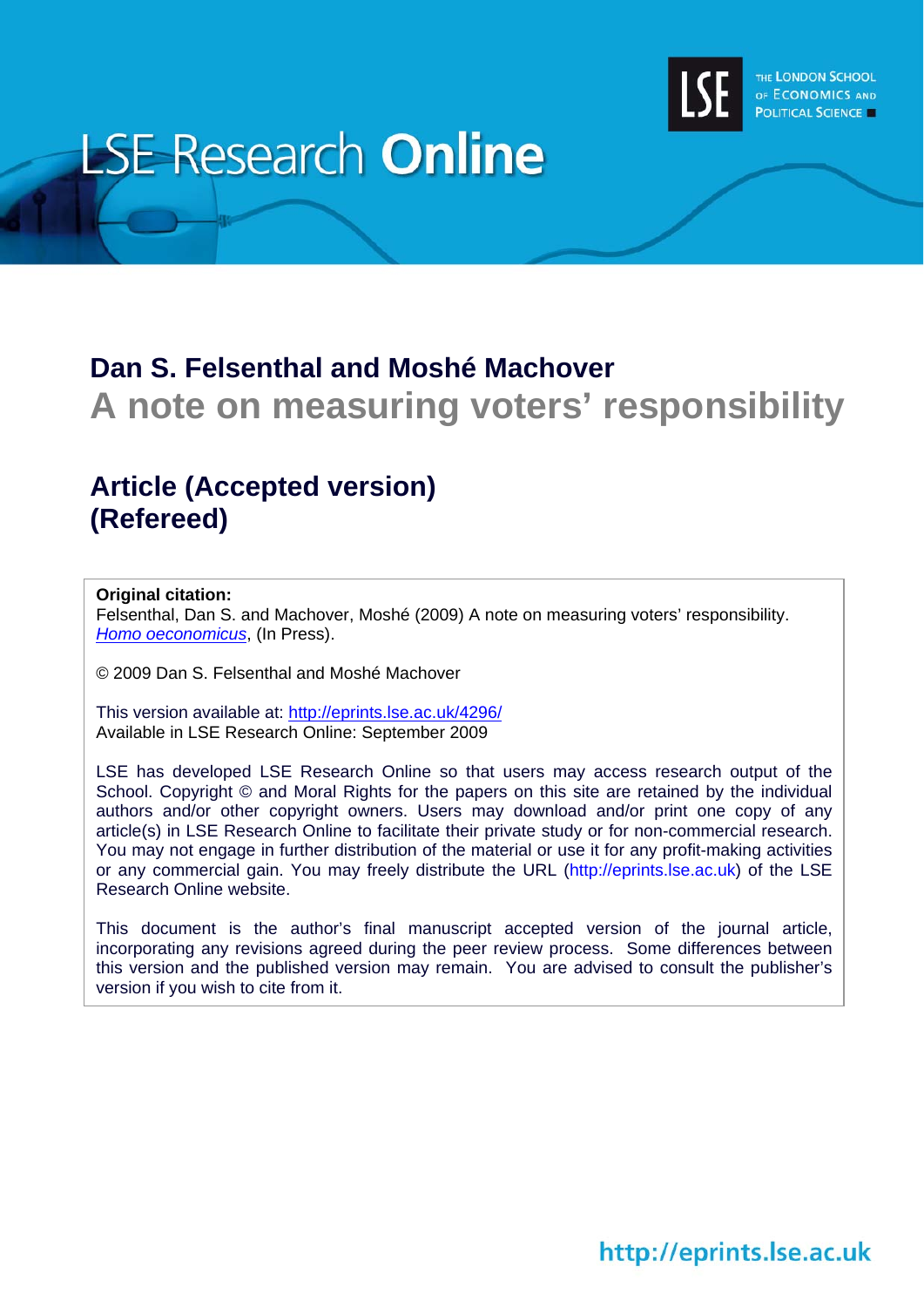## A Note on Measuring Voters' Responsibility<sup>∗</sup>

Dan S Felsenthal University of Haifa

Moshé Machover King's College, London

Voting Power and Procedures Project Centre for the Philosophy of the Natural and Social Sciences London School of Economics and Political Science

Revised August 2009

Please address all correspondence to:

Moshé Machover 5 Milman Road, Queen's Park London nw6 6en, England Phone +44 (0)20 8969 5356 e-mail: moshe.machover@kcl.ac.uk

<sup>∗</sup>To appear in Homo Oeconomicus Vol. 26.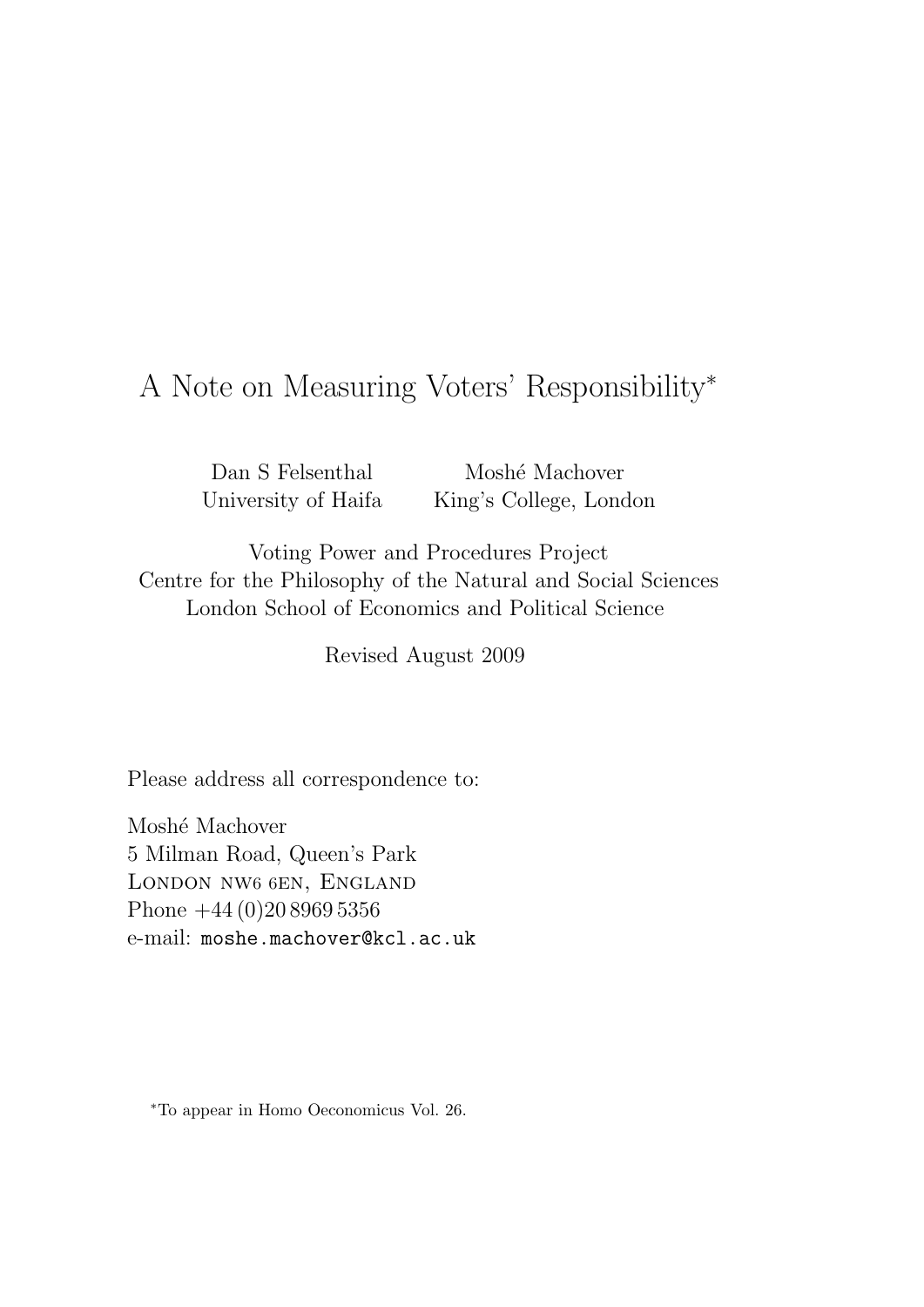#### ABSTRACT

We consider a singular event of the following form: in a simple voting game, a particular division of the voters resulted in a positive outcome. We propose a plausible measure that quantifies the causal contribution of any given voter to the outcome. This measure is based on a conceptual analysis due to Braham (2008), but differs from his solution to the problem of measuring causality of singular events.

Keywords: Coleman's measure of power to prevent action, Degrees of causation, Extent of individual responsibility for collective decision, Necessary element of a sufficient set (NESS), Simple voting game (SVG)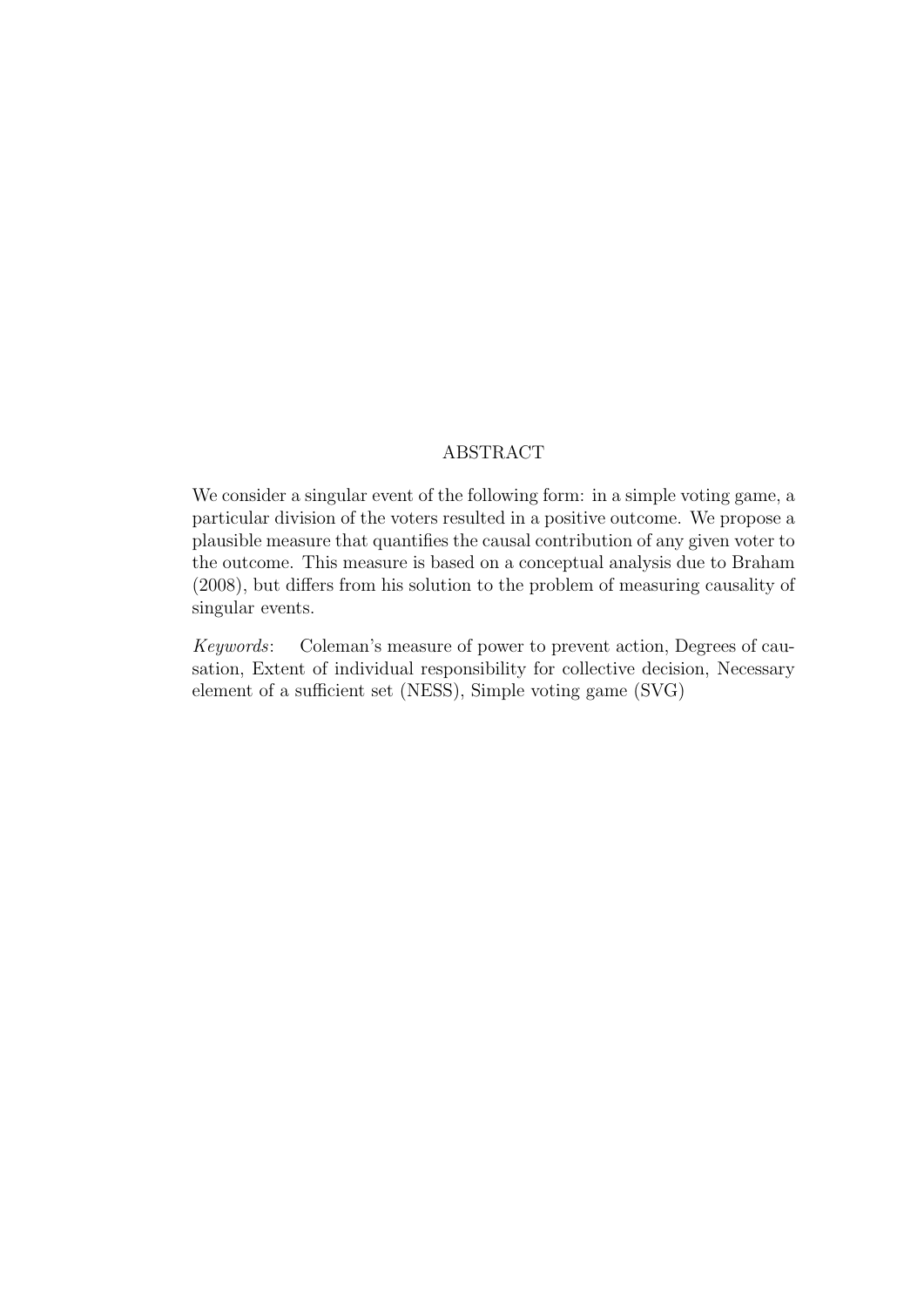## A Note on Measuring Voters' Responsibility

#### 1 Introduction

In their recent paper, Braham and van Hees (2008b) – building on Braham's essay (2008) – propose a measure of what they call 'degree of causation' of a singular event. Suppose a given outcome has occurred as result of the joint actions of several agents. The problem they address is: how to quantify the causal contribution of each of the agents to the occurrence of the outcome.

In the first four sections of their paper, they present a detailed informal conceptual discussion of the problem, which we regard as plausible, and which we wish to accept at least provisionally, for our present purpose. We shall not rehearse this discussion here, but simply refer the reader to Braham and van Hees (2008b).

But we disagree with the way Braham and van Hees proceed to define a formal 'degree of causation', and we wish to propose a different formal solution.

However, rather than dealing with the whole range of cases addressed by Braham (2008) and Braham and van Hees (2008a,b), we shall confine our formal treatment to a very special type of case, to which we shall refer briefly as the *voting scenario*.<sup>1</sup> Suppose that we are given a simple voting game (SVG) W whose assembly (set of voters) is N. The singular (or atomic) event we shall consider is represented by a positive outcome (say, approval of a proposed bill) resulting from a particular division of  $N$  i.e., partition of N into 'yes' voters and 'no' voters. Since the outcome is positive, the set S of 'yes' voters must be a winning coalition of  $W$ . Here the casting of 'yes' votes by the members of S constitute their joint actions that resulted in the positive outcome. The problem is then to quantify, for each voter  $v \in S$ , the degree (or extent) to which v has contributed to causing the outcome.<sup>2</sup>

Our assumption that the outcome of the division was positive involves no loss of generality. The same treatment – with obvious modifications – applies to a negative outcome. Formally, dealing with a negative outcome amounts

<sup>1</sup>For definitions and explanations of the technical terms used in this paragraph, and of other terms from the theory of voting power used below, we refer the reader to our book, Felsenthal and Machover (1998).

<sup>&</sup>lt;sup>2</sup>It may perhaps be objected that the causal contribution ought to be attributed not to the agent (the voter v) but to the action (v's vote). However, in the context of the voting scenario, where each voter takes a single action, this distinction makes no difference.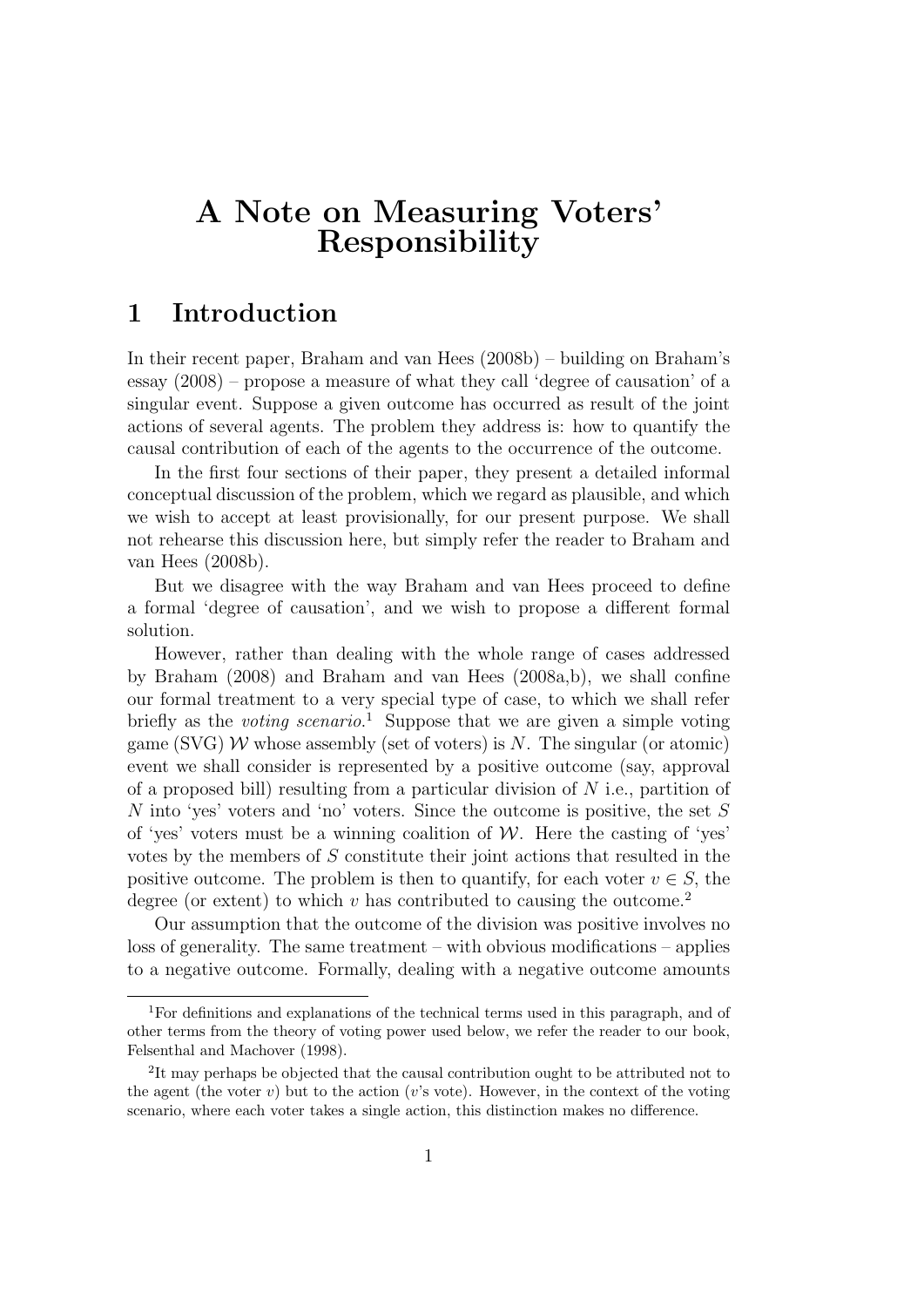to considering the SVG dual to  $W$  instead of  $W$  itself.

We shall confine ourselves to addressing the implications of the more general discussion, definitions and prescriptions in Braham and van Hees (2008b) to this voting scenario. We do not claim to have sufficient expertise for discussing causation in a more general setting.

We should stress that the only information that we assume to be available (or at any rate admissible) is the SVG  $W$  and the way each of the voters voted in this particular division. We exclude any other information on interrelationships among the voters, or on their preferences. This assumption is similar to that made in the theory of a priori voting power, except that here we have one additional piece of admissible information: namely, that one particular division actually occurred on the single occasion under consideration. This implies that the actual probability of this division is positive – which is not saying very much, because this probability may well be extremely small. So in this sense our approach here is still largely aprioristic. In real-life application, additional information, relevant to quantifying causal contributions, may be available and admissible. Thus the measure we shall propose should be regarded as a benchmark or an ideal limiting case.

On these grounds of actual ignorance (or of going behind a veil of ignorance) we feel justified in assuming that a priori all possible divisions (all but one of which are taken to be counterfactual) are equiprobable.<sup>3</sup>

Like Braham and van Hees, we base our quantitative allocation of causal contribution on the qualitative NESS test. 'NESS' is an acronym for 'necessary element of a sufficient set'. Roughly speaking, a condition makes a causal contribution to an outcome just in case this condition is a necessary element of a set of conditions that are jointly sufficient for producing the outcome. In Section 2 we will consider how to formulate the NESS test in the voting scenario. We shall argue that it has two non-equivalent versions, each of which is reasonable, depending on circumstances.

In Section 3 we shall argue that the *extent* to which a voter makes a causal contribution to the outcome ought to be quantified in absolute terms. A voter's relative share in the total causation must be regarded as a derived quantity, rather than the primary one. We shall then propose two versions of such an absolute measure, corresponding to the two versions of the NESS test presented in Section 2.

In what follows we shall treat *[extent of] responsibility* as identical to *[extent* of  $\int$  causation – at least so far as the voting scenario is concerned. Here we go

<sup>3</sup>This is the usual justification in the theory of a priori voting power. Braham and van Hees (2008b) also make this assumption, albeit tacitly.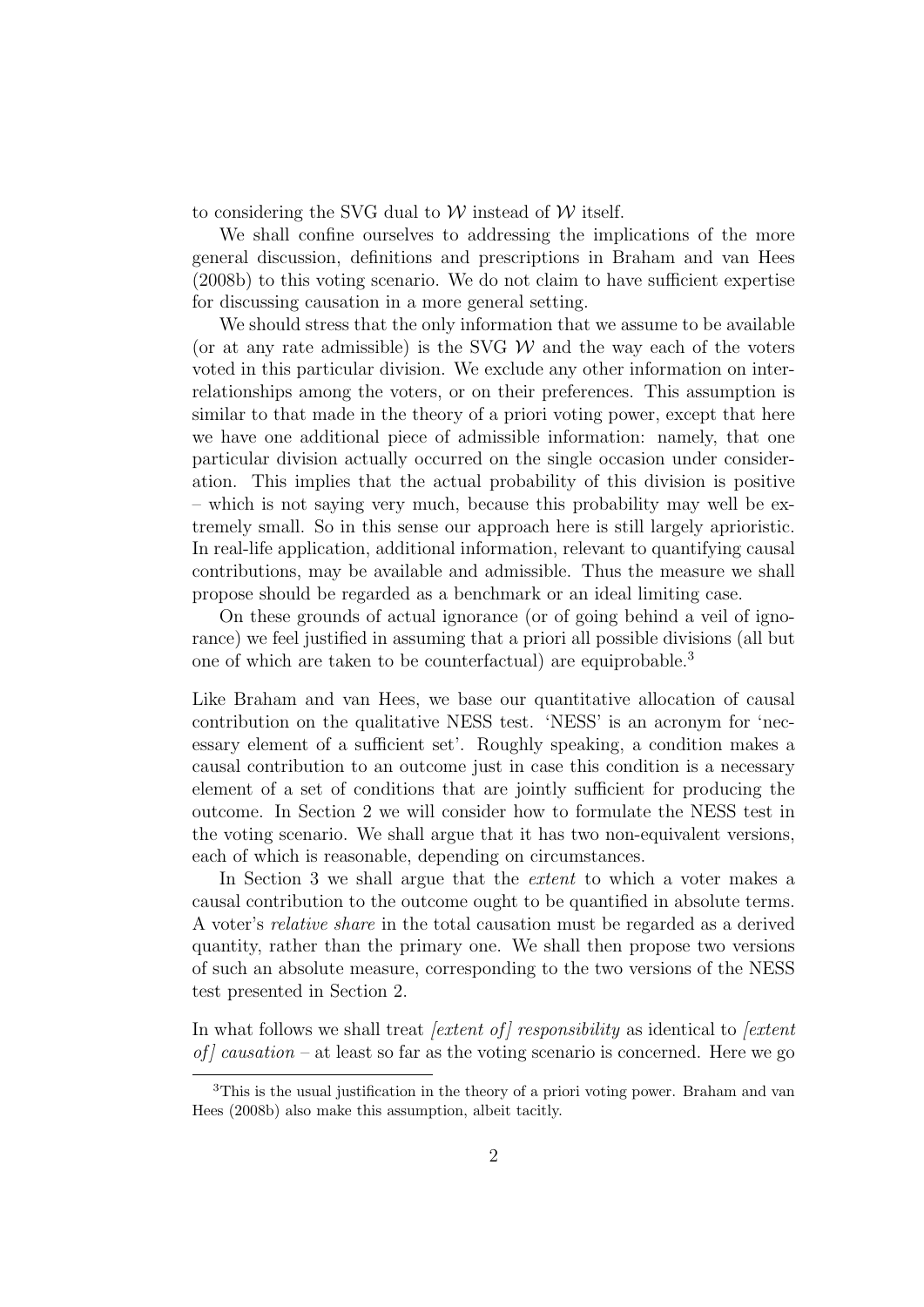against Braham and van Hees (2008b), who express reservations against this identification. Their reservations may well be justified if they have in mind a different sense of 'responsibility' from ours. After all, this term can have all sorts of interpretations. Let us just say that this is a matter of definition: we simply *define* the degree (or extent) to which a voter has *responsibility* for the outcome of a particular division as identical to the degree (or extent) to which the voter contributed to *causing* that outcome. So we shall use these terms interchangeably, for stylistic variation.

## 2 Which SVG?

In an earlier version of their paper, Braham and van Hees (2008a) stated the NESS test for condition c to be counted as a causal condition for an event  $e$ as follows:<sup>4</sup>

(i) c obtains, (ii) e obtains, and (iii) c is a necessary element of a sufficient set of conditions for e.

Arguably, an additional proviso ought to be added here: surely, all other elements of such a sufficient set, whose existence is required in (iii), must also obtain.

To see this, let us for a moment put aside the voting scenario. Suppose that Ms Borgia wishes to kill Giovanni by poison. She serves him with poisoned mushrooms and poisoned wine, each of which is sufficient to kill him. He eats the mushrooms, drinks the wine – and dies. Here there are four conditions:  $(1)$  she poisons the mushrooms;  $(2)$  she poisons the wine;  $(3)$  he eats the mushrooms; (4) he drinks the wine. And each of the four conditions is clearly a causal condition for his death, because both the set  $A$  consisting of  $(1)$  and  $(3)$  and the set B consisting of  $(2)$  and  $(4)$  are sufficient for killing him. Moreover, each of  $(1)$  and  $(3)$  is necessary for the lethality of A; and each of  $(2)$  and  $(4)$  is necessary for the lethality of B. But now suppose that she fails to poison the wine. He eats, drinks and dies. Here (4), drinking the wine, is no longer a causal factor of his death, because  $(2)$  – the other member of  $B -$  did not actually obtain.

Indeed, in the final version of their paper, Braham and van Hees (2008b) modified their statement of the NESS test by adding the proviso in question:

<sup>4</sup>They call it the 'weak Ness test', as distinct from another version, which they call the 'strong Ness test'. However, these two versions are in fact equivalent, at least as far as the voting scenario is concerned. So for our purposes the distinction can be ignored. In quoting this earlier version of the NESS test, we have changed upper-case  $C$  and  $E$  to lower case, for the sake of consistency with their later statement of the test.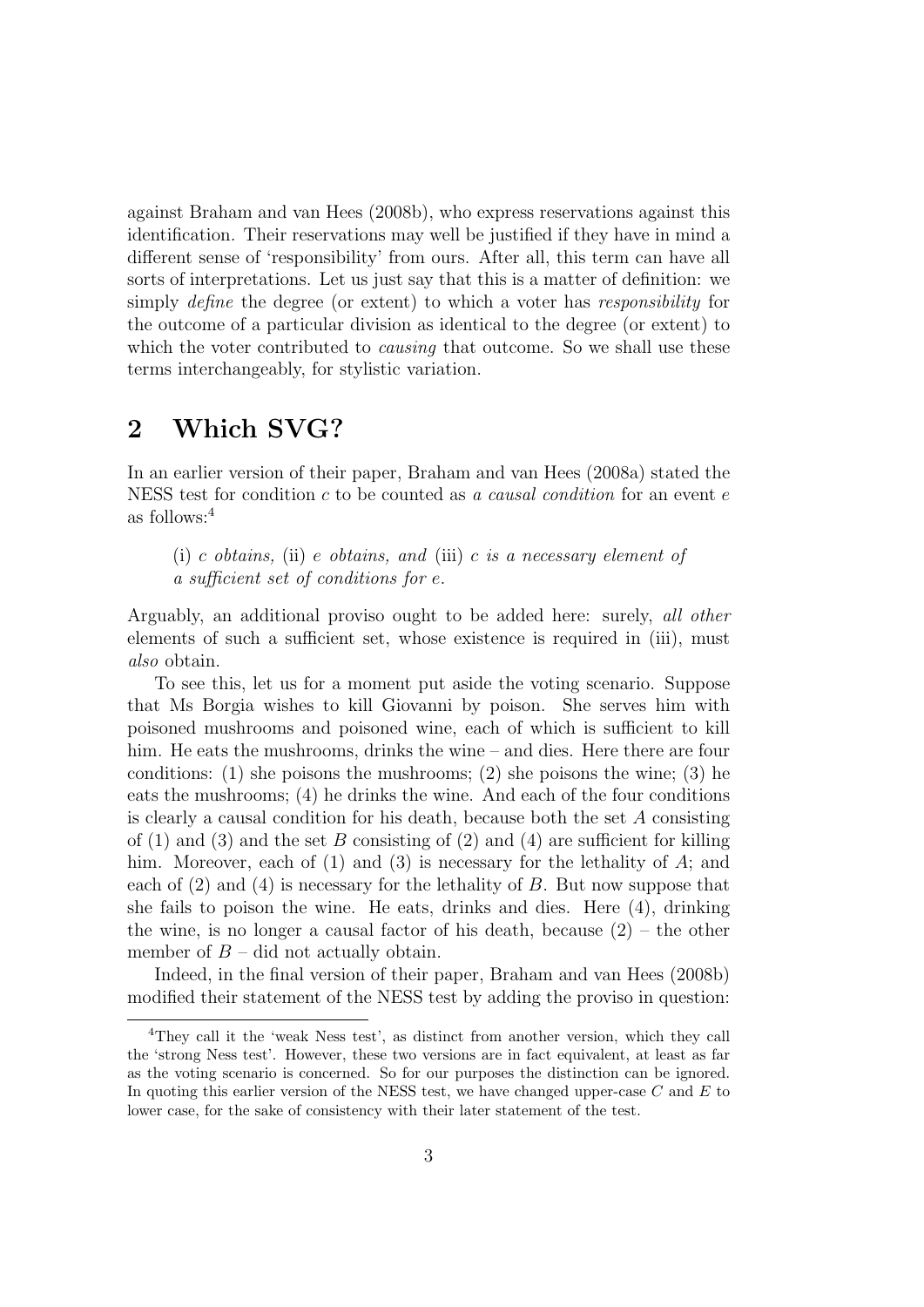There is a set of events that is sufficient for e such that: (i) c is a member of the set; (ii) all elements of the set obtain; (iii)  $c$  is necessary for the sufficiency of the set.

However, in the special voting scenario matters are less clear cut: it is not quite so obvious that the extra proviso ('all elements of the set obtain') must indeed be stipulated. We shall argue, and illustrate using Example 2.3, that whether this extra proviso is warranted depends on which counterfactual divisions are considered reasonable; and this, in turn, depends on whether 'yes' and 'no' votes are treated as entirely symmetric alternatives, as well as on additional considerations.

In the voting scenario, we have an SVG  $W$  with assembly N. In a given  $[single]$  division, the set of 'yes' voters was S. Here the earlier form of the NESS test says:

**2.1 Definition (NESS test)** Voter  $v \in N$  bears some responsibility for the division having a positive outcome iff (i)  $v \in S$ , (ii) S is a winning coalition, and (iii) v is a critical member of some winning coalition  $A$ <sup>5</sup>

And the additional proviso is that  $A \subseteq S$ ; so that instead of 2.1 we have

**2.2 Definition (NESS\* test)** Voter  $v \in N$  bears some responsibility for the division having a positive outcome iff (i)  $v \in S$ , (ii) S is a winning coalition, and (iii\*) v is a critical member of some winning coalition  $A \subseteq S$ .

Note that in the special case where  $S = N -$  that is, where there is a unanimous 'yes' vote – there is no difference between (iii) and (iii\*), so Definitions 2.1 and 2.2 become equivalent.

But is (iii<sup>\*</sup>) indeed reasonable where there is no unanimity? To examine this question, consider the following example.

**2.3 Example** Let W be the SVG with  $N = \{a, b, c, d, e, f\}$  whose minimal winning coalitions are  $\{a, b, c\}$ ,  $\{a, b, d\}$  and  $\{a, e, f\}$ ; and let  $S =$  ${a, b, c, d, e}.$ 

It is easy to see that according to either test, each of  $a, b, c$  and d undoubtedly bears some responsibility for the (overdetermined) positive outcome. Note that although neither c nor d is critical in  $S$  itself, each of them is critical in some winning subcoalitions of S.

But what about  $e$ ? This voter is not critical in any subcoalition of  $S$ , but is critical in some other winning coalitions, for example in  $A = \{a, e, f\}.$ Thus whether we regard e as bearing any responsibility for the actual positive outcome depends on whether we stipulate (iii) rather than (iii\*).

<sup>&</sup>lt;sup>5</sup>Recall that requirement (iii) means that A is a winning coalition but  $A - \{v\}$  is a losing coalition.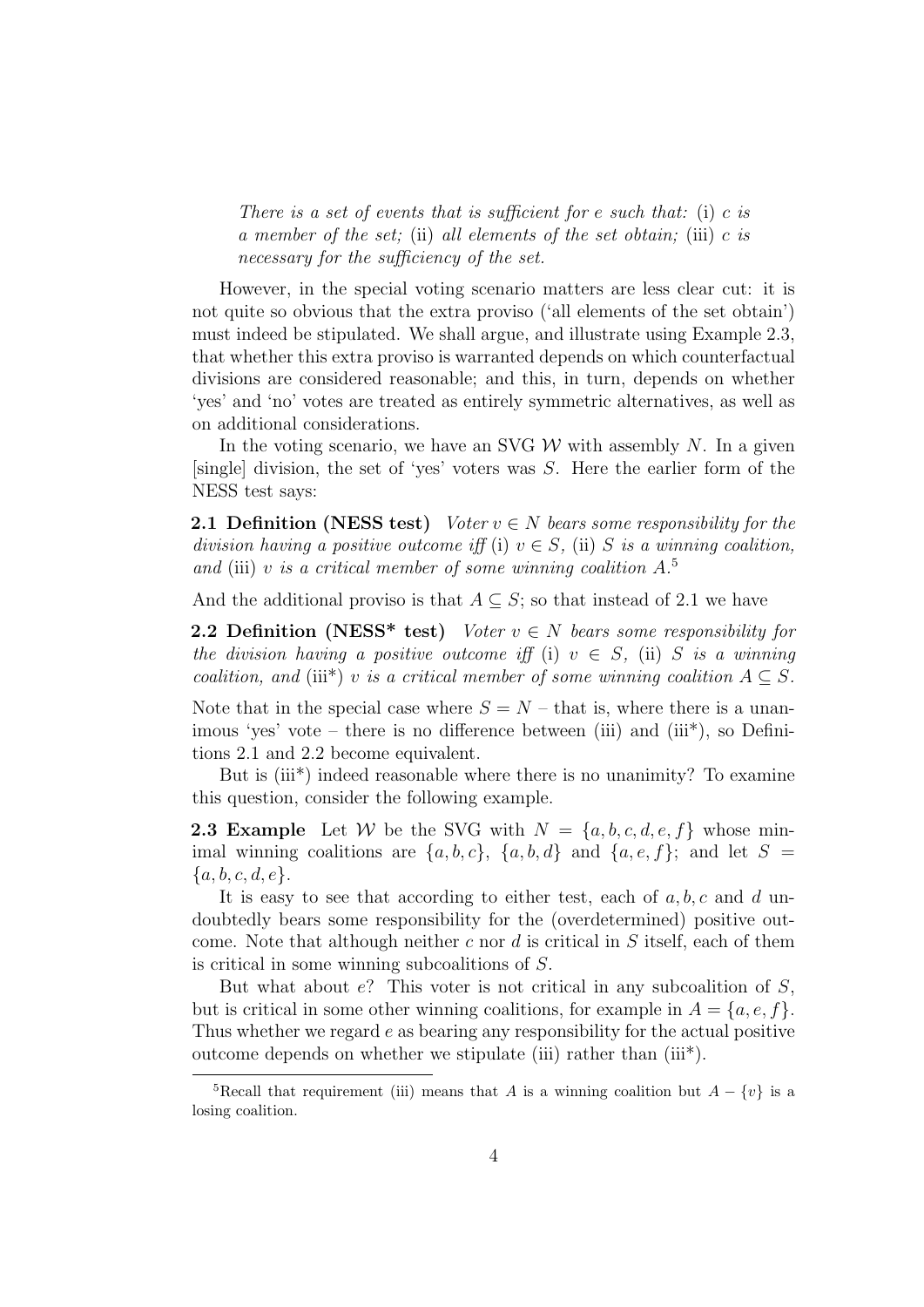The question as to whether (iii<sup>\*</sup>) is justified turns out to be quite delicate. In order to hold  $c$  responsible for the outcome, we had to entertain some counterfactual division in which d would have voted 'no' (and vice versa, interchanging c and d). In order to hold e responsible, we must entertain some *counterfactual* division in which f would have voted 'yes' – but which (iii\*) does not allow us to entertain. Is it reasonable to entertain the former counterfactuality but not the latter?

We wish to suggest a tentative answer: it all depends on the status of 'no' votes.

If casting a 'no' vote is considered to be an act symmetric to that of casting a 'yes' vote – that is, these two acts are regarded as similar in kind albeit opposite in direction – then we ought to stick to (iii) and discard (iii\*). This is because a counterfactual division in which a voter who in fact voted 'no' would have voted 'yes' is entirely on a par with a counterfactual division of the opposite kind: in which a voter who in fact voted 'yes' would have voted 'no'. So in Example 2.3 e's 'yes' vote must be regarded as having made a causal contribution to the positive outcome.

On the other hand, if a 'no' vote is considered to be the default condition, an absence of action,<sup>6</sup> then (iii<sup>\*</sup>) must be upheld. It would be unreasonable to hold a given voter v responsible for the positive outcome of an actual division on the grounds that v's 'yes' vote would have been critical in a counterfactual division in which some other voter who in fact voted 'no', and so failed to act, would have acted and voted 'yes'. So in Example 2.3 e's vote cannot be taken to bear any responsibility for the positive outcome. To do so would be analogous to claiming that Giovanni's imbibing of unpoisoned wine made a causal contribution to his death, on the counterfactual grounds that had Ms Borgia poisoned the wine, it would have been sufficient to kill him.

Another conceivable justification for (iii<sup>\*</sup>) is that since the members of  $N-S$  voted against the actual positive outcome, they are irrelevant and should be taken out of consideration in assessing the responsibility of the 'yes' voters.

At the end of Section 3 we shall present a more powerful argument in support of (iii\*). But for the time being, rather than making a definite choice between the two definitions, 2.1 and 2.2, we shall retain both as plausible alternatives, depending perhaps on the real-life situation.<sup>7</sup>

<sup>6</sup>Arguably, this is the case under the so-called 'qualified majority' decision rule in the EU Council of Ministers: abstention has exactly the same effect as a 'no' vote.

<sup>7</sup> In the mathematical theory of voting power, 'yes' and 'no' votes are treated as entirely symmetric alternatives. But in real-life applications this is not always the case: voting for a proposed bill that will change the status quo may be regarded as more radical than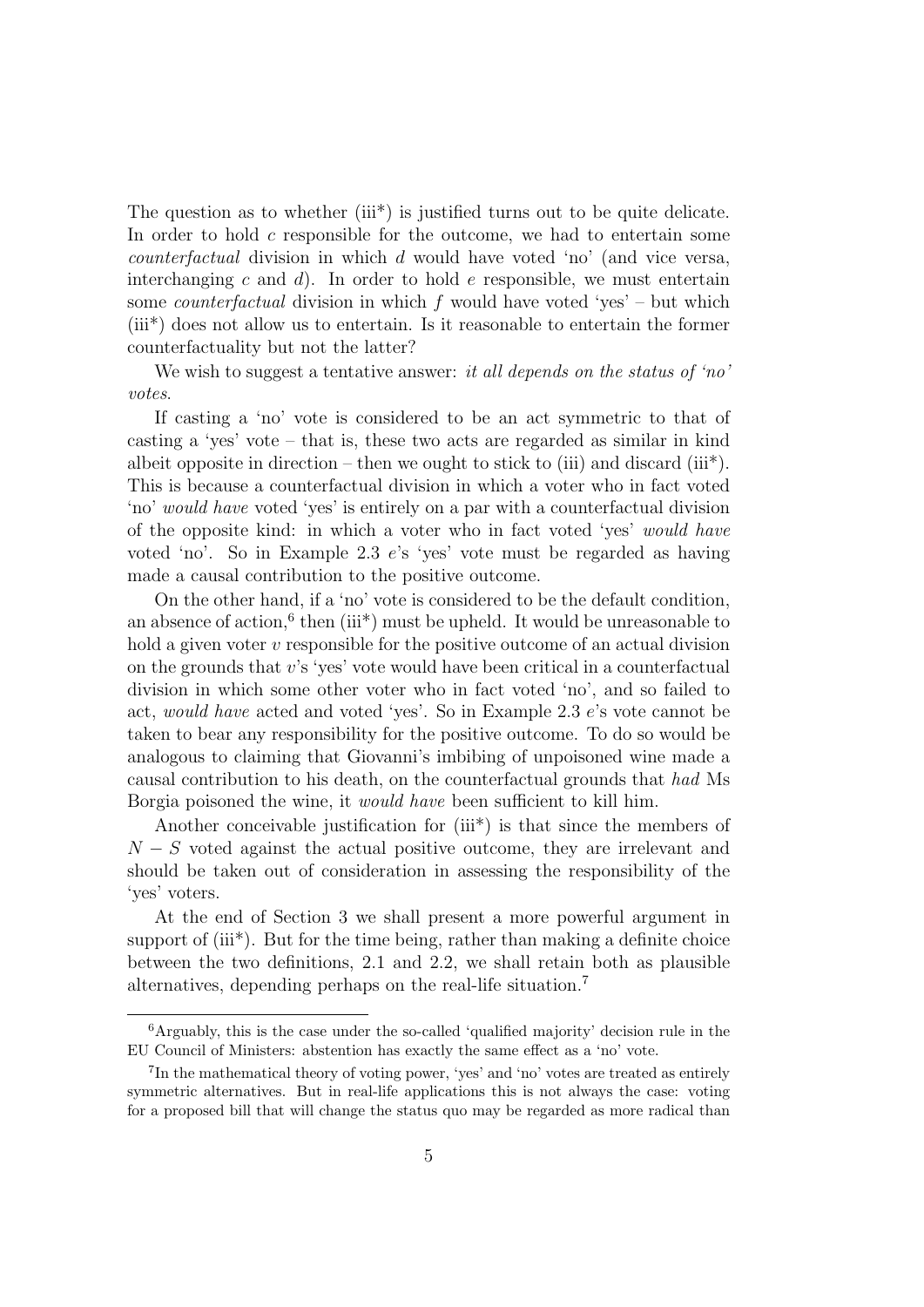Formally speaking, the choice between the two definitions amounts to the following. Consider the voting scenario: an actual [single] division under the SVG  $W$  in which the set of 'yes' voters was a winning coalition  $S$ . When calculating the extent to which some  $v \in S$  is responsible for the positive outcome, then according to Definition 2.1 we must take account of the entire SVG W and count all the winning coalitions of this SVG in which  $v$  is a critical member. On the other hand, according to Definition 2.2 we must ignore all the actual 'no' voters, and count only the winning coalitions that contain  $v$  as a critical member and belong to the *subgame* 

$$
\mathcal{W}^S := \{ T \in \mathcal{W} : T \subseteq S \}.
$$

Note that the assembly of  $\mathcal{W}^S$  is S rather than N. Of course, in the special case where  $S = N -$  that is, a unanimous 'yes' vote – we have  $\mathcal{W}^S = \mathcal{W}$ .

### 3 Absolute measure of causation

Our discussion in this section up to Postulate 3.5 applies equally, irrespective of the choice between Definitions 2.1 and 2.2, both of which we retain for the time being as plausible alternatives. In this discussion, clauses that assume Definition 2.1 come first, followed by 'or\*' and the corresponding clause that assumes Definition 2.2.

We aim to propose a cardinal measure that *quantifies the extent* of the voters' respective causal contributions to the outcome in the voting scenario; and does so in a way that is an intuitively reasonable extension of the qualitative test of Definition 2.1 or\* 2.2.

Let us recall the definition of the Banzhaf score (or count)  $\eta_v[W]$  of a voter v in an SVG W: it is the number of winning coalitions of W that contain v as a critical member.

The most natural way of using the qualitative test of Definition 2.1 or<sup>\*</sup> 2.2 as a basis for a quantitative measure of responsibility is to postulate that, for each voter  $v$ , the extent of  $v$ 's responsibility for the positive outcome of the actual division is proportional to  $\eta_v[\mathcal{W}]$  or<sup>\*</sup>  $\eta_v[\mathcal{W}^S]$ , which is the number of coalitions A that satisfy condition (iii) of Definition 2.1 or<sup>\*</sup> (iii<sup>\*</sup>) of Definition 2.2.

Now we must address the question whether the extent of responsibility for the outcome is best regarded as fundamentally a relative or an absolute magnitude. In other words: does it only make sense to speak of a given

voting against it and for maintaining the status quo. See Footnote 6.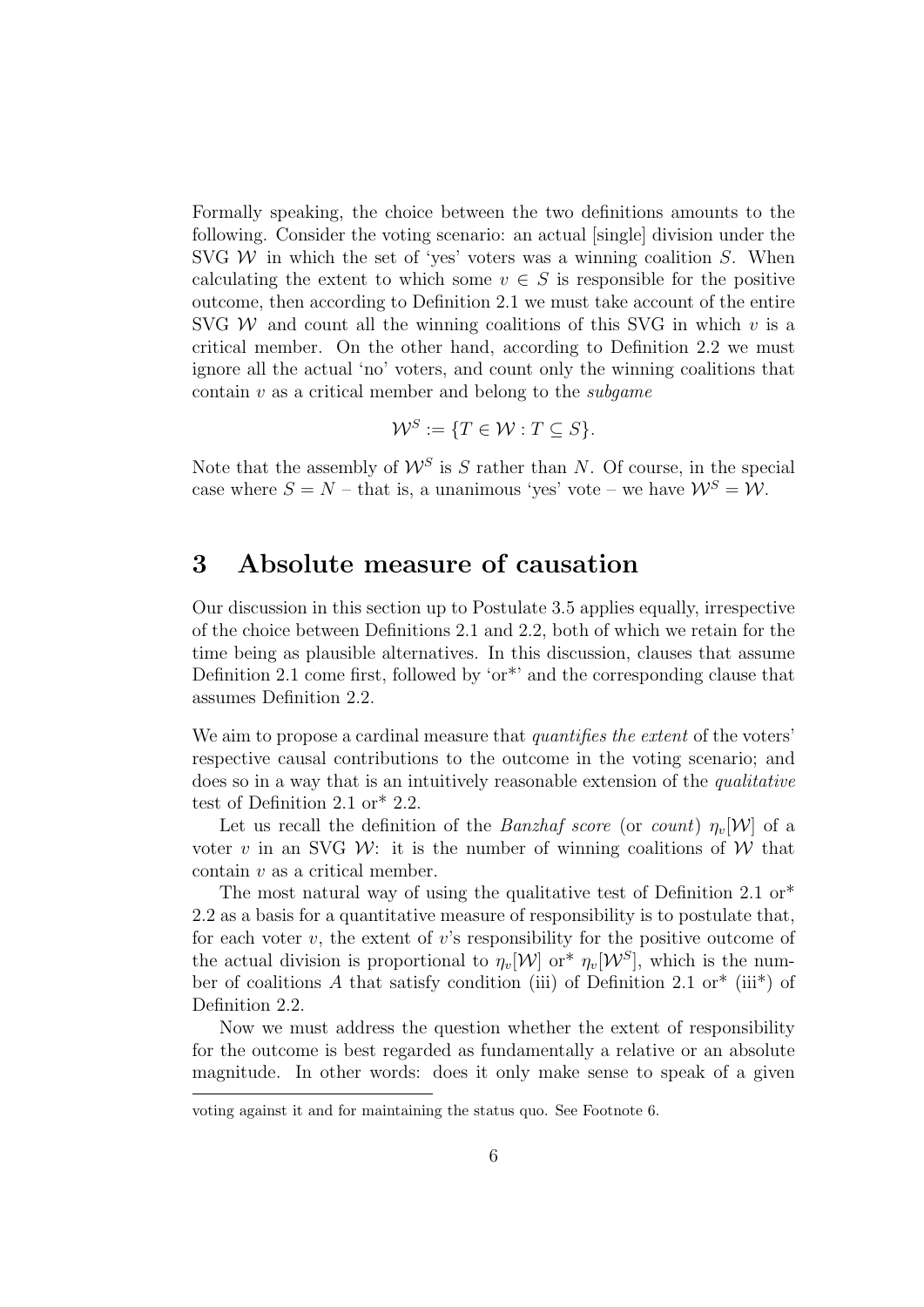voter's relative share in the total responsibility, or should we rather seek to quantify each voter's responsibility in absolute terms?

We wish to argue for the latter view: the extent of responsibility is primarily absolute; whereas the voter's relative share of responsibility is a derivative quantity, obtained from the more basic absolute magnitude by normalization.

In our opinion the situation here is broadly similar to that in the theory of voting power. There it is erroneous to regard the relative Banzhaf index  $\beta$  as the correct measure of a voter's a priori degree of influence over the outcomes of an SVG. Rather, it is the *absolute* Penrose measure  $\psi$  that provides a reasonable formalization of a voter's a priori influence.<sup>8</sup> The relative Banzhaf index  $\beta$ , which is derived from  $\psi$  by normalization, quantifies the voters' relative shares in the total amount of absolute voting power (i.e., the sum of the absolute voting powers of all voters) – a total which is by no means fixed, but depends on the SVG (i.e., the formal decision rule).

Moreover, disregarding  $\psi$  and taking  $\beta$  as the basic quantity not only entails loss of vital information about a voter's influence, but – as the history of the theory of voting power demonstrates – can lead to serious confusion and error.<sup>9</sup>

3.1 Example Consider two SVGs, with three voters each: the simple majority SVG  $\mathcal{M}_3$ , in which the winning coalitions are all those containing at least two voters; and the unanimity SVG  $B_3$ , in which the only winning coalition is the entire assembly. In each case suppose that a division has taken place in which all three voters voted 'yes'.

In both cases, by reason of symmetry each voter bears  $\frac{1}{3}$  of the total responsibility. But it is intuitively clear – at least it seems clear to us – that each of the voters of  $\mathcal{B}_3$  bears a greater amount of responsibility than a voter of  $\mathcal{M}_3$ : in the former case the voter's 'yes' was *actually* essential, and s/he was *actually* able to prevent the outcome; whereas in the latter no voter was actually in this position, but only in the counterfactual divisions in which the other two voters would have voted in opposite ways.

Thus, the extent of causal contribution cannot be an essentially relative quantity.

Nor is it reasonable to apportion responsibility to the voters in nonoverlapping portions of some fixed quantity. We have postulated that the

<sup>&</sup>lt;sup>8</sup>In our book, Felsenthal and Machover (1998), we denoted the Penrose measure by ' $\beta'$ ' and referred to it as the '[absolute] Banzhaf measure'. We now prefer the present notation and terminology.

<sup>9</sup>See discussion of this in our book and historical survey article: Felsenthal and Machover (1998, 2005).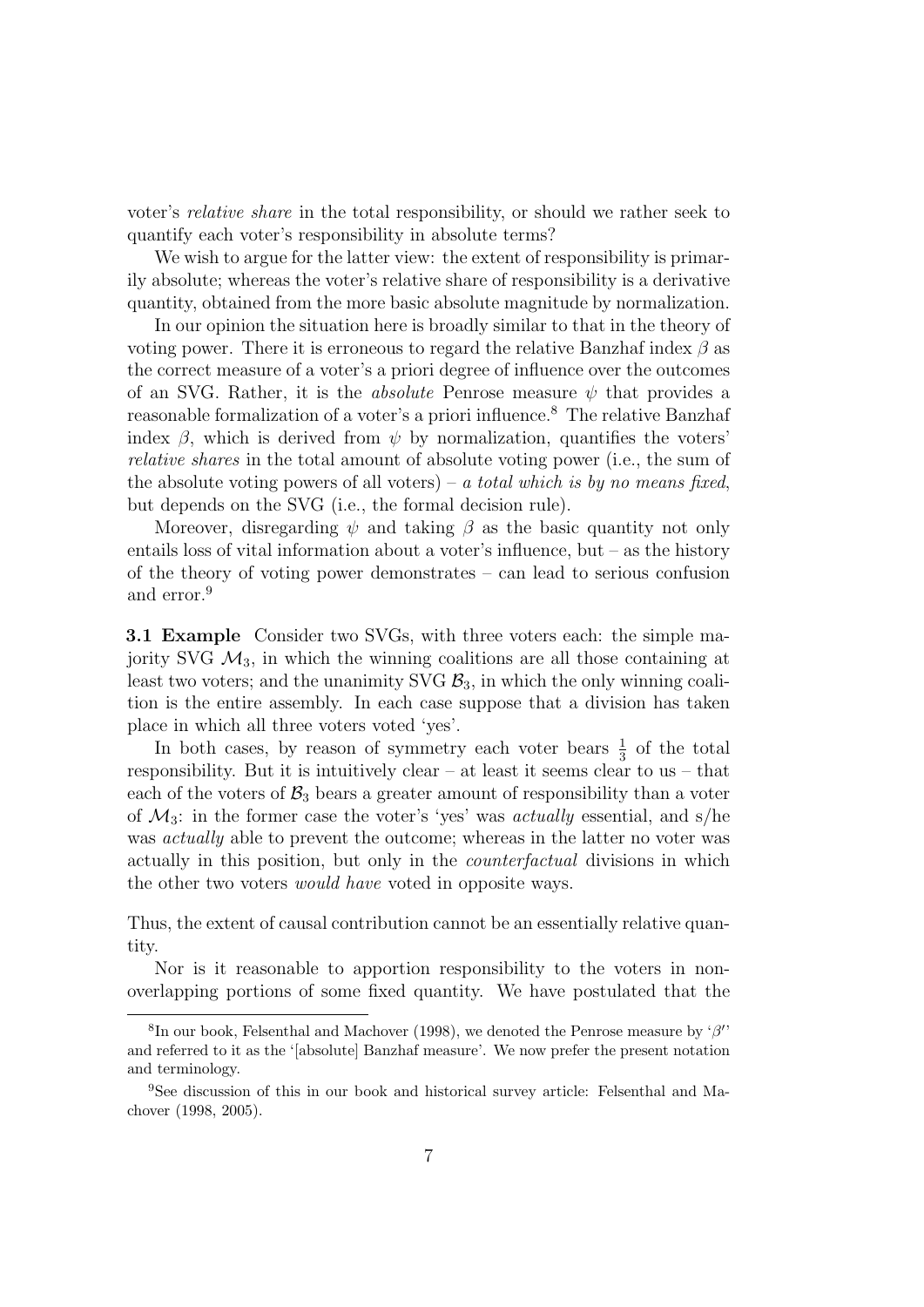extent of  $v$ 's responsibility for the positive outcome of the actual division should be proportional to  $\eta_v[\mathcal{W}]$  or<sup>\*</sup>  $\eta_v[\mathcal{W}^S]$ . This number is the cardinality of the event  $E_v$  that v is a critical member of the 'yes'-voting coalition in a division with positive outcome in W or<sup>\*</sup> in  $W^{S,10}$  But in general the events  $E_v$  and  $E_u$  for two distinct voters v and u may well overlap; so their cardinalities (or relative frequencies) cannot be treated as non-overlapping portions of some fixed quantity.

Ignoring these considerations invites the nemesis of pathological consequences. If we take the extent of responsibility as a fundamentally relative quantity, then we must take v's responsibility to be obtained from  $\eta_v[\mathcal{W}]$  or<sup>\*</sup>  $\eta_v[\mathcal{W}^S]$  by normalization. The result is the relative Banzhaf index of v in  $\mathcal W$ or  $W^S$  i.e.  $\beta_v[W]$  or<sup>\*</sup>  $\beta_v[W^S]$ . This is indeed what Braham and van Hees (2008b) end up doing.

But that would lead to unacceptable consequences. The following example is adapted from our book Felsenthal and Machover (1998: Ex. 7.8.14).

3.2 Example Consider the weighted voting game (WVG)

$$
\mathcal{W} = [11; 6, 5, 1, 1, 1, 1, 1].
$$

Suppose that in an actual division all voters unanimously approved the proposed bill. So in this case  $\mathcal{W}^S = \mathcal{W}$ . Then according to the 'relativist' view of causal contribution the extent of causal contribution of voter 1 (the heaviest voter) to the positive outcome is  $\beta_1[\mathcal{W}] = \frac{11}{23}$ .

Now suppose the heaviest voter has bought up the single share of the third voter. We get a new WVG:  $W' = [11; 7, 5, 0, 1, 1, 1, 1]$ . Again, suppose that in an actual division all voters unanimously approved the proposed bill. Now, according to the same relativist view, the extent of the first voter's causal contribution to the positive outcome is  $\beta_1[\mathcal{W}'] = \frac{17}{36}$ , which is smaller than  $\frac{11}{23}$ .

This is highly paradoxical: in the latter case the first voter cast both his 6 old shares and the new share acquired from the third voter in support of the bill – and yet s/he seems to have had a smaller causal contribution to the outcome than in the former case, when s/he only had the 6 old shares!<sup>11</sup> Of course, this is not a real pathology of causation, but only a consequence of trying to measure it in purely relative terms rather than absolute ones.

 $10$ This event is a set of equiprobable atomic events, all of which, or all but one, are counterfactual.

<sup>&</sup>lt;sup>11</sup>This example can be adapted – with equally paradoxical upshot – to another scenario described by Braham and van Hees (2008b: Examples 6.1, 6.2). Replace the voters by 'firms' and their voting weights by the respective amounts of some toxin they dump in a river; the quota 11 is now the minimal amount of the toxin which is sufficient to kill all the fish in the river.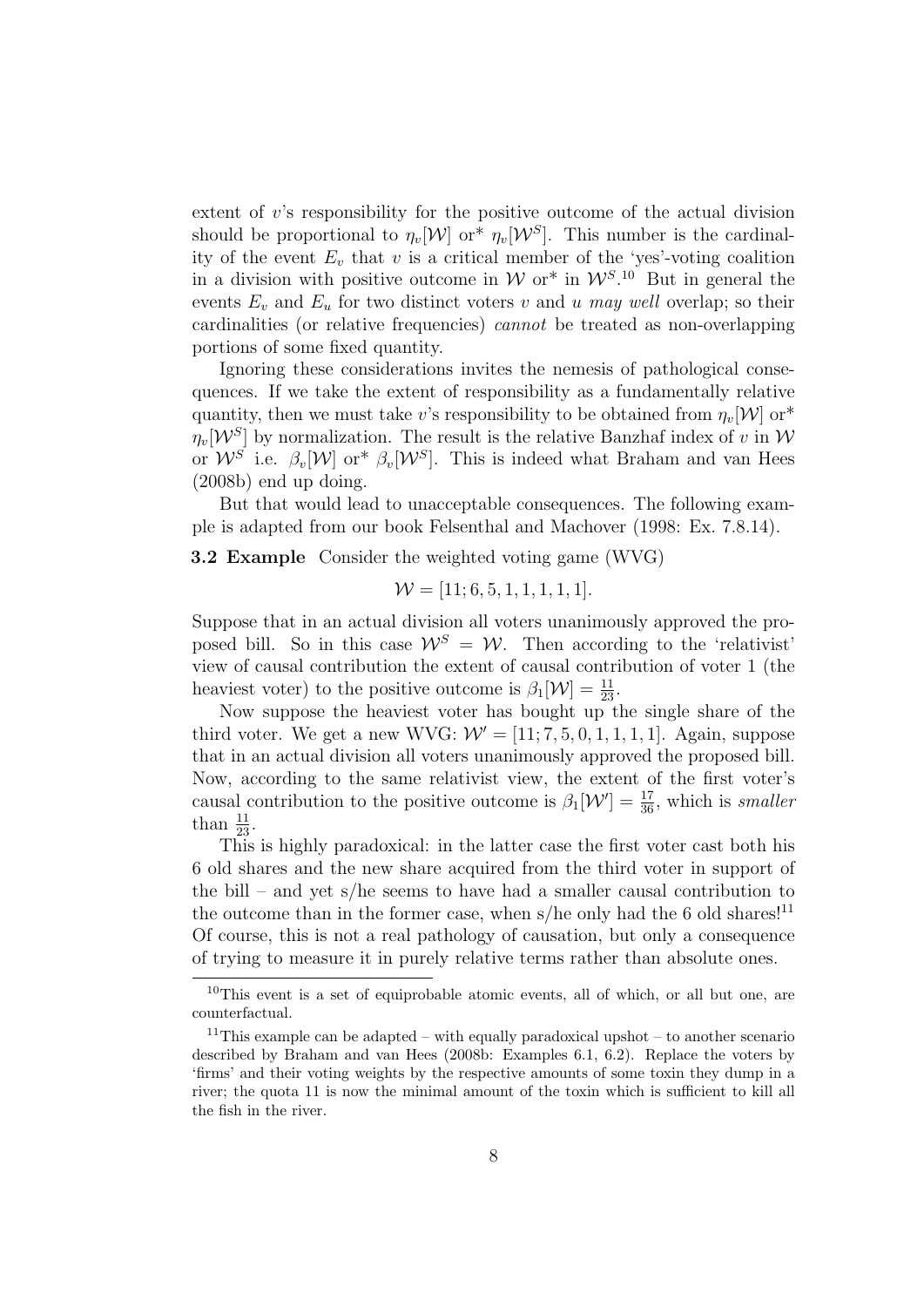What would be a reasonable way of measuring a voter's absolute responsibility? We do not presume to provide a definitive answer. But if, following Braham and van Hees (2008b), we agree to take Definition 2.1 or  $*$  2.2 as a starting point, then a plausible answer suggests itself.

Using Penrose's measure  $\psi$  of voting power is *not* the right answer, because it is a two-sided measure that treats positive and negative outcomes in a symmetric way; whereas here we are concerned with a positive outcome as the privileged one.<sup>12</sup>

However, the theory of a priori voting power does have a plausible measure, which has long been known: Coleman's measure, aptly termed by him 'the power to prevent action' (1971: 280–1). In the present context, 'action' means positive outcome of a division. Voter  $v$ 's power to prevent a positive outcome,  $\gamma_n[\mathcal{W}]$ , is by definition the conditional probability, given that the outcome would be positive, of the event that  $v$ 's 'yes' vote would be critical to the outcome. So, in the voting scenario in which the set of 'yes' voters in an actual division was a winning coalition  $S$ , we propose the following as a measure of v's responsibility for (or absolute causal contribution to) the positive outcome.

**3.3 Definition** If  $v \notin S$ , then v's absolute responsibility for the positive outcome equals 0.

If  $v \in S$ , then v's absolute responsibility for the positive outcome is given by

$$
\gamma_v[\mathcal{W}] := \frac{\eta_v[\mathcal{W}]}{\omega} \ \ \text{or*} \ \ \gamma_v[\mathcal{W}^S] := \frac{\eta_v[\mathcal{W}^S]}{\omega^S},
$$

where  $\omega$  is the number of winning coalitions in W and  $\omega^S$  is the number of winning coalitions in  $\mathcal{W}^S$ .

Roughly speaking, if  $v \in S$  then the extent of v's responsibility for the actual positive outcome is measured by the probability that, in the event of a positive outcome occurring,<sup>13</sup> v would be in a position to prevent it, if s/he so wished.

3.4 Examples Let us go back to Example 3.1 and apply our measure to the two SVGs,  $\mathcal{M}_3$  and  $\mathcal{B}_3$ , assuming again that in both cases the three voters unanimously voted 'yes'. In both cases,  $S = N = \{1, 2, 3\}$ , so our measure

<sup>12</sup>Of course, we could start from an actual negative outcome and try to measure the extent of voters' responsibility to it. But this is quite another matter: as we noted in the Introduction, it amounts to considering the SVG dual to  $W$  instead of  $W$  itself.

<sup>&</sup>lt;sup>13</sup>This event is a set of equiprobable atomic events, all but one of which are counterfactual. Which counterfactuals are admitted depends on whether we opt for Definition 2.1 or\* 2.2.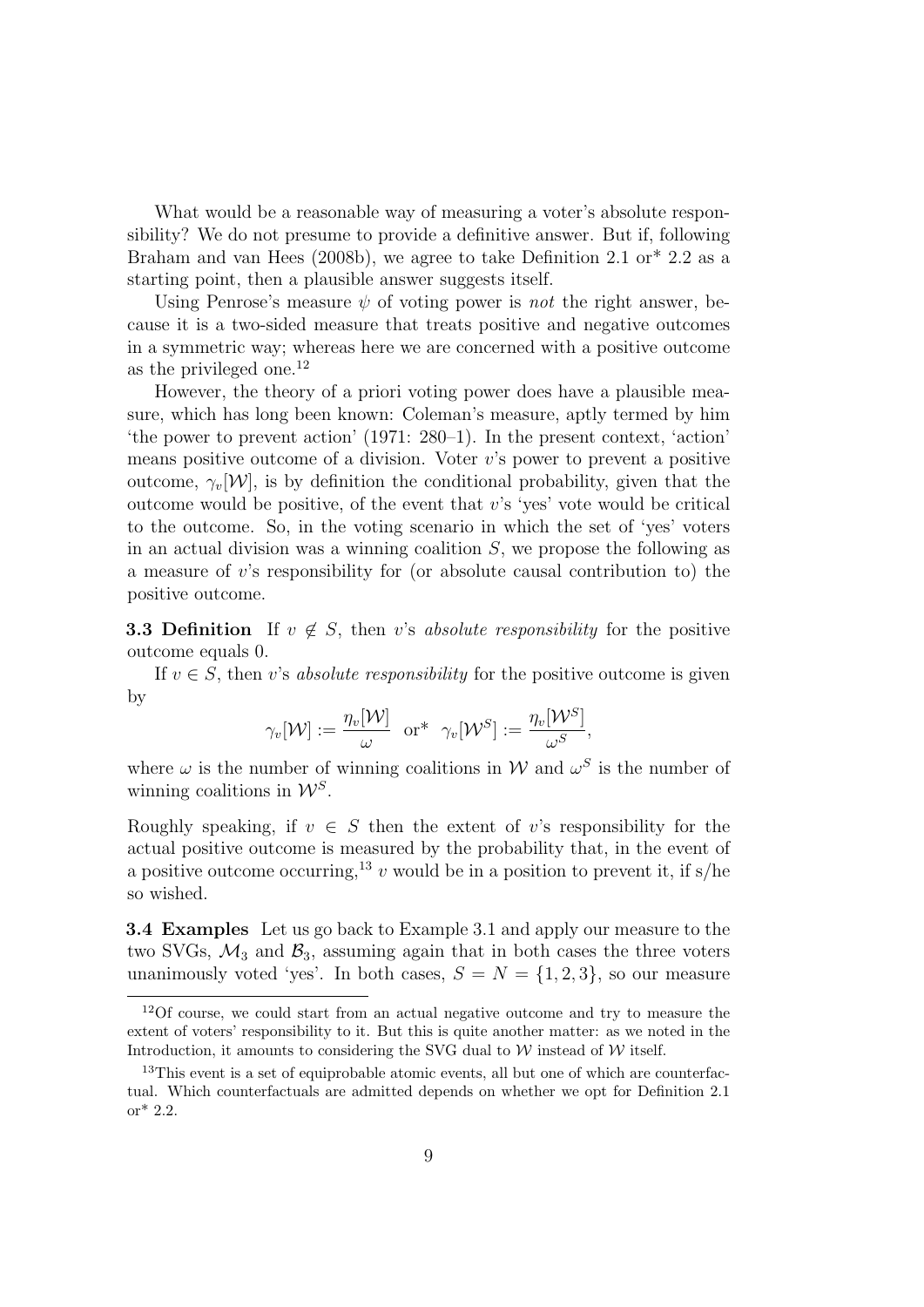of responsibility of a voter is the value of  $\gamma$  using the entire SVG. It is easy to see that  $\gamma_i[\mathcal{M}_3] = \frac{1}{2}$  for  $i = 1, 2, 3$ ; and  $\gamma_i[\mathcal{B}_3] = 1$  for  $i = 1, 2, 3$ .

This is intuitively reasonable: where unanimity was necessary for the actual positive outcome, each voter bears full (maximal) responsibility for it. But where two 'yes' votes would have been sufficient, each voter bears less than full responsibility.

Now let us go back to Example 2.3. Here we get very different results depending on whether we use Definition 2.1 or\* 2.2.

First, let us apply Definition 2.1, so that we must use the whole of  $W$  for computing  $\gamma$ . Of course, f, who actually voted 'no', bears 0 responsibility for the positive outcome. For the others, who voted 'yes', we get:

$$
\gamma_a[\mathcal{W}] = 1, \ \gamma_b[\mathcal{W}] = \frac{9}{17}, \ \gamma_c[\mathcal{W}] = \gamma_d[\mathcal{W}] = \frac{3}{17}, \ \gamma_e[\mathcal{W}] = \frac{5}{17}.
$$

Note that a, who is a vetoer (blocker) in  $W$  bears full responsibility – which is intuitively as it ought to be.

But if we apply Definition 2.2, then we must use the subgame  $\mathcal{W}^S$  for computing  $\gamma$ . Again, f bears 0 responsibility. For the 'yes' voters we get:

$$
\gamma_a[\mathcal{W}^S] = 1, \ \gamma_b[\mathcal{W}^S] = 1, \ \gamma_c[\mathcal{W}^S] = \gamma_d[\mathcal{W}^S] = \frac{1}{3}, \ \gamma_e[\mathcal{W}^S] = 0.
$$

Note that both a and b are vetoers in  $\mathcal{W}^S$  so both bear full responsibility. But e is a dummy in  $\mathcal{W}^S$  and hence bears 0 responsibility.

Finally, let us go back to Example 3.2. Here again we have assumed a unanimous 'yes', so our measure of responsibility of a voter is the value of  $\gamma$  using the entire SVG. For  $\mathcal{W} = [11; 6, 5, 1, 1, 1, 1, 1]$ , labelling the voters in the order in which they are listed, we get

$$
\gamma_1[\mathcal{W}] = 1, \ \gamma_2[\mathcal{W}] = \frac{31}{33}, \ \gamma_i[\mathcal{W}] = \frac{1}{33} \text{ for } i = 3, \dots, 7.
$$

Whereas for  $W' = [11; 7, 5, 0, 1, 1, 1, 1]$  we get

$$
\gamma_1[\mathcal{W}'] = 1, \ \gamma_2[\mathcal{W}'] = \frac{15}{17}, \ \gamma_3[\mathcal{W}'] = 0, \ \gamma_i[\mathcal{W}'] = \frac{1}{17} \ \text{ for } i = 4, \dots, 7.
$$

Voter 1 is a vetoer in both  $W$  and  $W'$ , and so bears full responsibility for the outcome in both cases. But the formation of the bloc (annexation of voter 3 by voter 1) affects the other voters in different ways. The responsibility of voter 2 is reduced; voter 3 becomes a dummy, so bears 0 responsibility; but the responsibility of the remaining voters increases considerably  $-$  so much so, that the relative share of voter 1 in the total is somewhat smaller than before.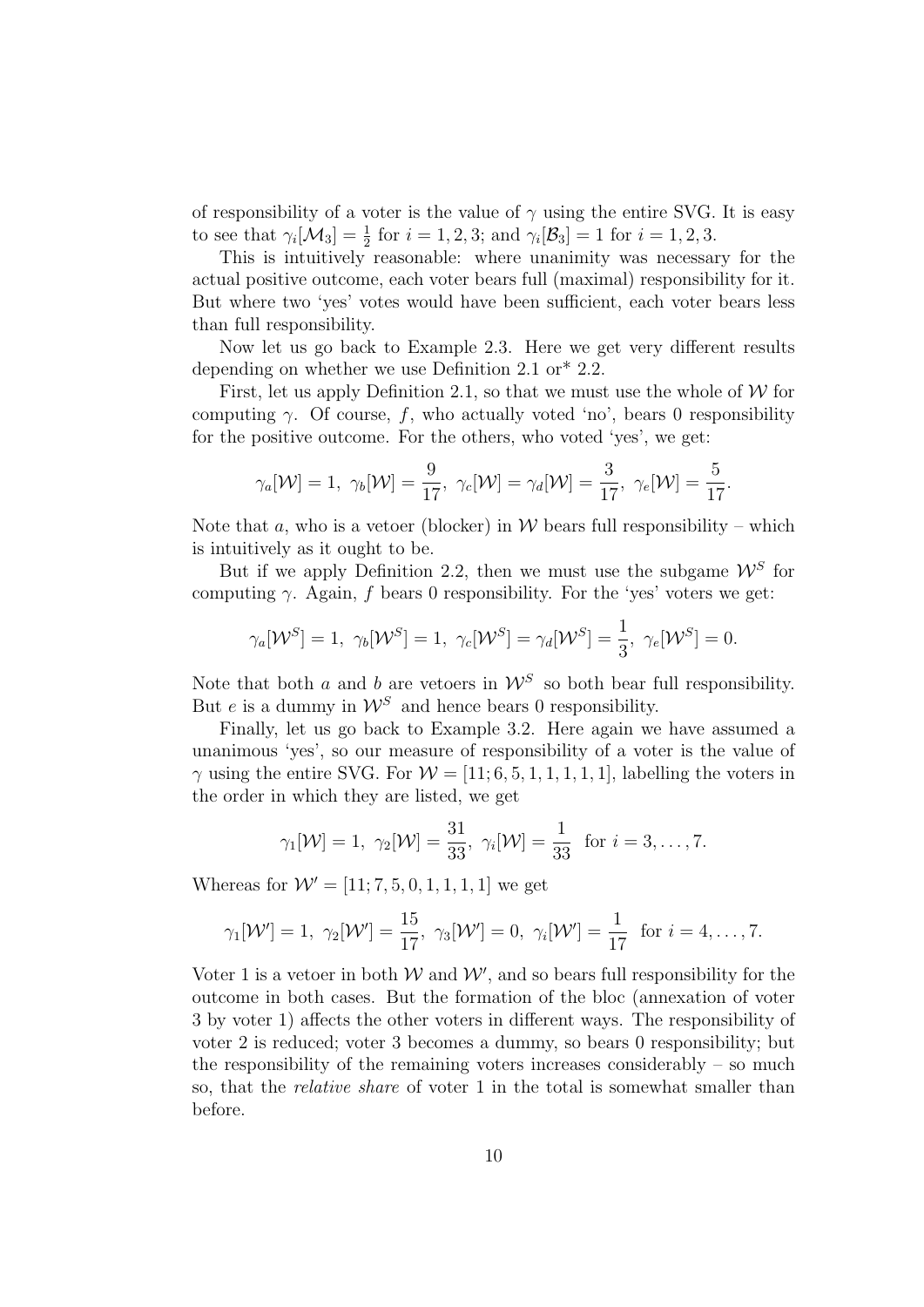Having proposed two alternative measures of responsibility for the voting scenario (Def. 3.3), we are now in a position to put forward an argument for preferring one of them. Consider the following postulate:

**3.5 Postulate** In the voting scenario, in which the set of 'yes' voters in an actual division was a winning coalition S, if voter v is a critical member of S then the measure of v's responsibility for the positive outcome must be at least as great as that of any voter who is not a critical member of S.

The intuitive justification for this postulate is that a voter whose contribution to the positive outcome was critical in the actual division should not bear less responsibility for that outcome than a voter whose contribution would only have been critical in a counterfactual division.

Now, it is clear that the measure  $\gamma[\mathcal{W}^S]$ , based on the subgame  $\mathcal{W}^S$ , clearly satisfies Postulate 3.5. Indeed, any voter  $v$  who is critical in  $S$  is a vetoer in  $W^S$ , so  $\gamma_v[W^S] = 1$ , which is the greatest possible value of  $\gamma$ .

On the other hand, the measure  $\gamma[\mathcal{W}]$ , based on the entire SVG W does not in general satisfy Postulate 3.5, as can be seen from the following example.

**3.6 Example** Let W be as in Example 2.3; but now let  $S = \{a, b, e, f\}$ . Here  $a, e$  and  $f$  are critical in  $S$ , whereas  $b$  is not critical in  $S$  or indeed in any sub-coalition of S. We have

$$
\gamma_a[\mathcal{W}^S] = 1, \ \gamma_b[\mathcal{W}^S] = 0, \ \gamma_e[\mathcal{W}^S] = \gamma_f[\mathcal{W}^S] = 1.
$$

However,

$$
\gamma_a[\mathcal{W}] = 1, \ \gamma_b[\mathcal{W}] = \frac{9}{17}, \ \gamma_e[\mathcal{W}] = \gamma_f[\mathcal{W}] = \frac{5}{17},
$$

contrary to Postulate 3.5.

Thus if we adopt Postulate 3.5, which seems to us intuitively reasonable, then we must opt for the starred part of Def. 3.3. This, in turn, implies that we should prefer condition (iii<sup>\*</sup>) and opt for Def. 2.2 rather than Def. 2.1.

## 4 Conclusion

The problem addressed in this note is how to measure the extent of causal contribution (which we identify with responsibility) in the voting scenario. Moreover, we confine ourselves to the quasi-aprioristic approach, in which the only admissible factual information is that a particular division occurred on a single occasion under a given SVG.

Our proposed solution is tentative. We do not claim it is the only plausible way of solving the problem. What we do claim is that if one adopts the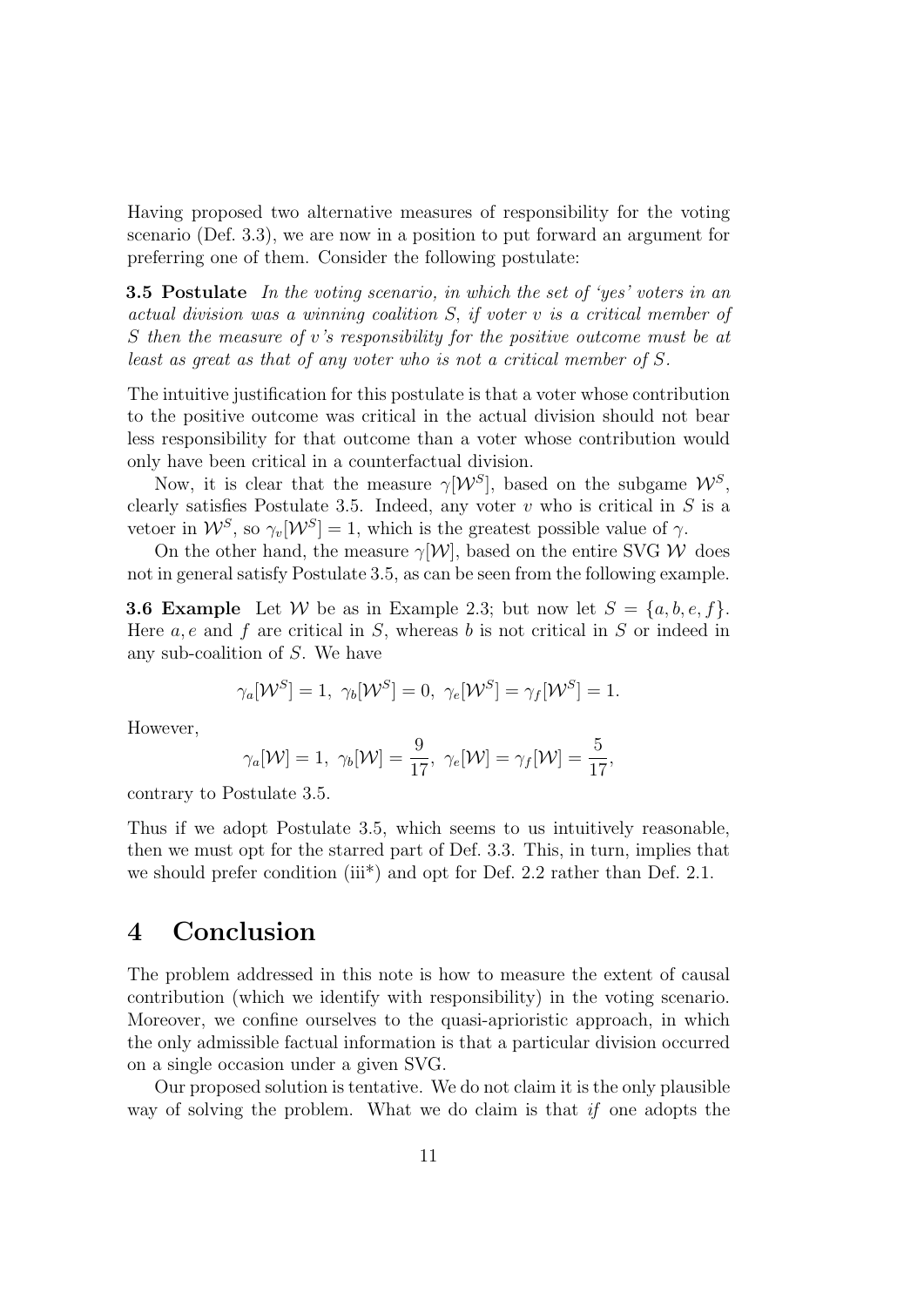conceptual framework of Braham and van Hees (2008b), based on the NESS test – which seems quite plausible to us – then one should go about it as we have suggested: by first defining an absolute measure of responsibility, using Coleman's (1971) power to prevent action.

We do not dismiss the relative degree of causation defined by Braham and van Hees (2008b); rather, we claim that it cannot be regarded as primary, but as a derived quantity, obtained from the primary absolute measure  $\gamma$  by normalization. The point is that by *ignoring* the latter and *starting* with the former one loses important information.

The relative degree of causation may in fact be needed for certain purposes: for example if some authority wishes to share among the voters a fixed reward (or a fixed penalty) in proportion to their respective causal contributions to the outcome. Of course, this may well lead to some paradoxical results, as can be seen from our Example 3.2.<sup>14</sup> But these results are not the 'fault' of causation. Rather, they are the consequence of trying, as it were, to fit a square peg into a round hole: to distribute non-overlapping shares of a fixed quantity in proportion to overlapping parts of a variable quantity.

Finally, let us note that the method advocated here for constructing a measure of responsibility may be extended to cover a positive outcome obtained under a ternary decision rule – also known as *ternary voting game*, briefly TVG – which admits abstention as a voter's input, distinct from both 'yes' and 'no'.<sup>15</sup>

Clearly, a voter who actually voted 'no' must be assigned 0 responsibiity for the outcome. If voter  $v$  actually voted 'yes' or abstained, then the extent of v's responsibility for the actual positive outcome is measured by the conditional probability that, in the (actual or counterfactual) event of a positive outcome occurring, v would be in a position to prevent it, if  $s/he$  so wished. A tricky question, however, is which TVG ought to be used for computing this conditional probability: the orginal TVG or some sub-TVG; and in the latter case, how that sub-TVG is to be defined. This question is beyond the scope of the present paper.

<sup>14</sup>This is particularly striking in the pollution scenario described in Footnote 11: if the firm that is the worst polluter takes over one of the lesser offenders, and dumps into the river the latter's toxins as well as its own, then it has to pay a smaller fine than in the case where there is no takeover!

<sup>15</sup>See Ch. 8 of Felsenthal and Machover (1998).